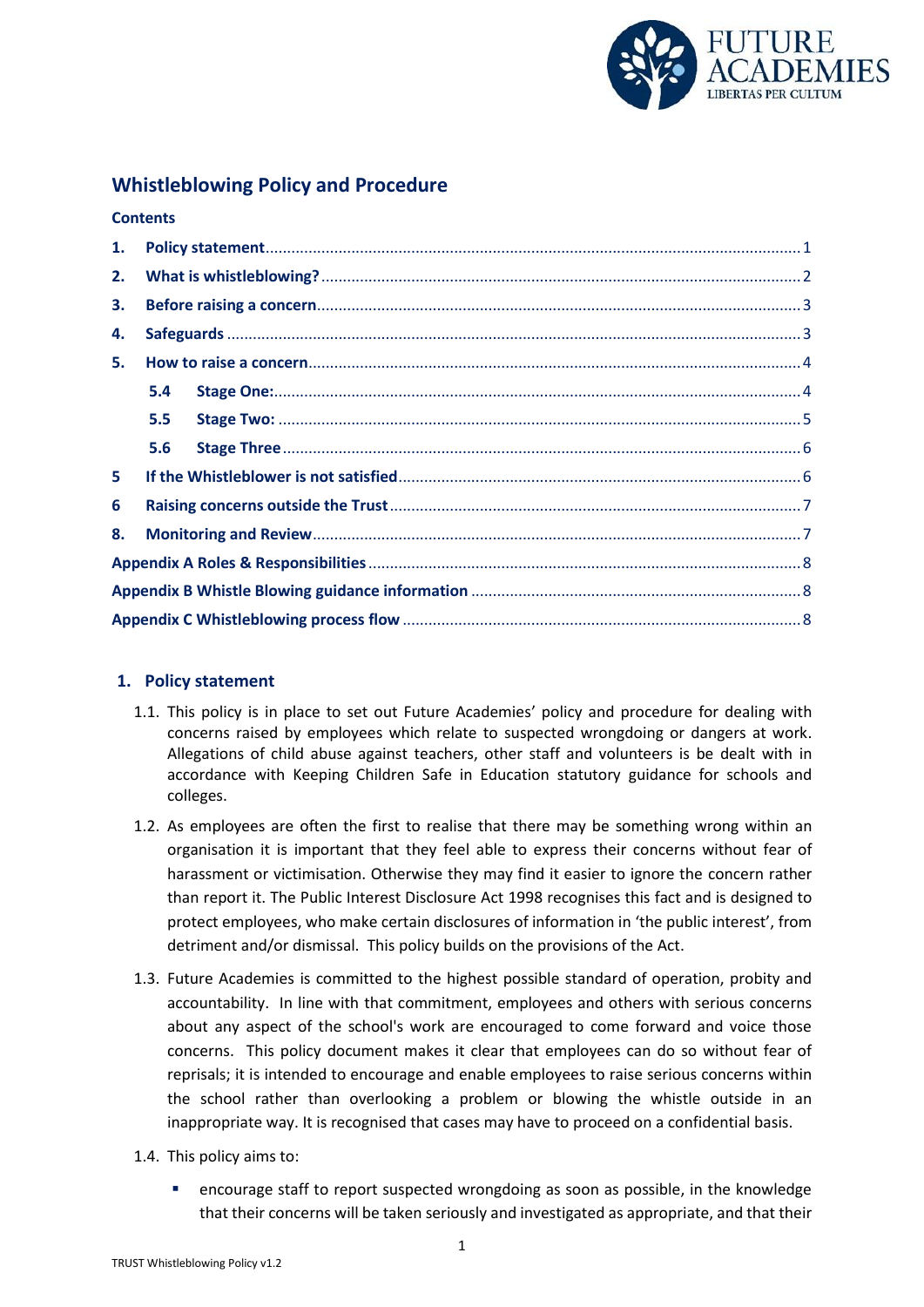

confidentiality will be respected;

- provide staff with guidance as to how to raise those concerns; and
- provide avenues for employees to raise concerns internally as a matter of course, and receive feedback on any action taken;
- provide for matters to be dealt with quickly and appropriately; and ensure that concerns are taken seriously;
- Reassure staff that they should be able to raise genuine concerns in good faith without fear of reprisals, even if they turn out to be mistaken.
- 1.5. This policy does not form part of any employee's contract of employment and it may be amended at any time.
- 1.6. This policy describes how any employee can raise any concerns they may have about working practices and who should be informed about the concerns. It may be that issues raised via this policy will be addressed via other procedures, e.g. anti-fraud and corruption, grievance, disciplinary, harassment and child protection procedures.
- 1.7. Terms of Reference

This policy is to be used by all staff employed by Future Academies, this is inclusive of both academy based and centrally employed staff. This policy does not apply to agency workers, contractors or consultants.

1.8.

# <span id="page-1-0"></span>**2. What is whistleblowing?**

- 2.1 Whistleblowing is the disclosure of information which relates to suspected wrongdoing or dangers at work. This may include:
	- criminal activity:
	- **miscarriages of justice;**
	- danger to health and safety;
	- damage to the environment;
	- failure to comply with any legal or professional obligation or regulatory requirements;
	- **•** bribery;
	- **financial fraud or mismanagement;**
	- negligence;
	- **•** breach of our internal policies and procedures;
	- conduct likely to damage our reputation;
	- unauthorised disclosure of confidential information;
	- concerns about the harm or risk of harm to children;
	- The deliberate concealment of any of the above matters.
- 2.2 A Whistle blower is a person who raises a genuine concern relating to any of the above. If you have any genuine concerns related to suspected wrongdoing or danger affecting any of our activities (a whistleblowing concern) you should report it under this policy.
- 2.3 This policy should not be used for complaints relating to your own personal circumstances,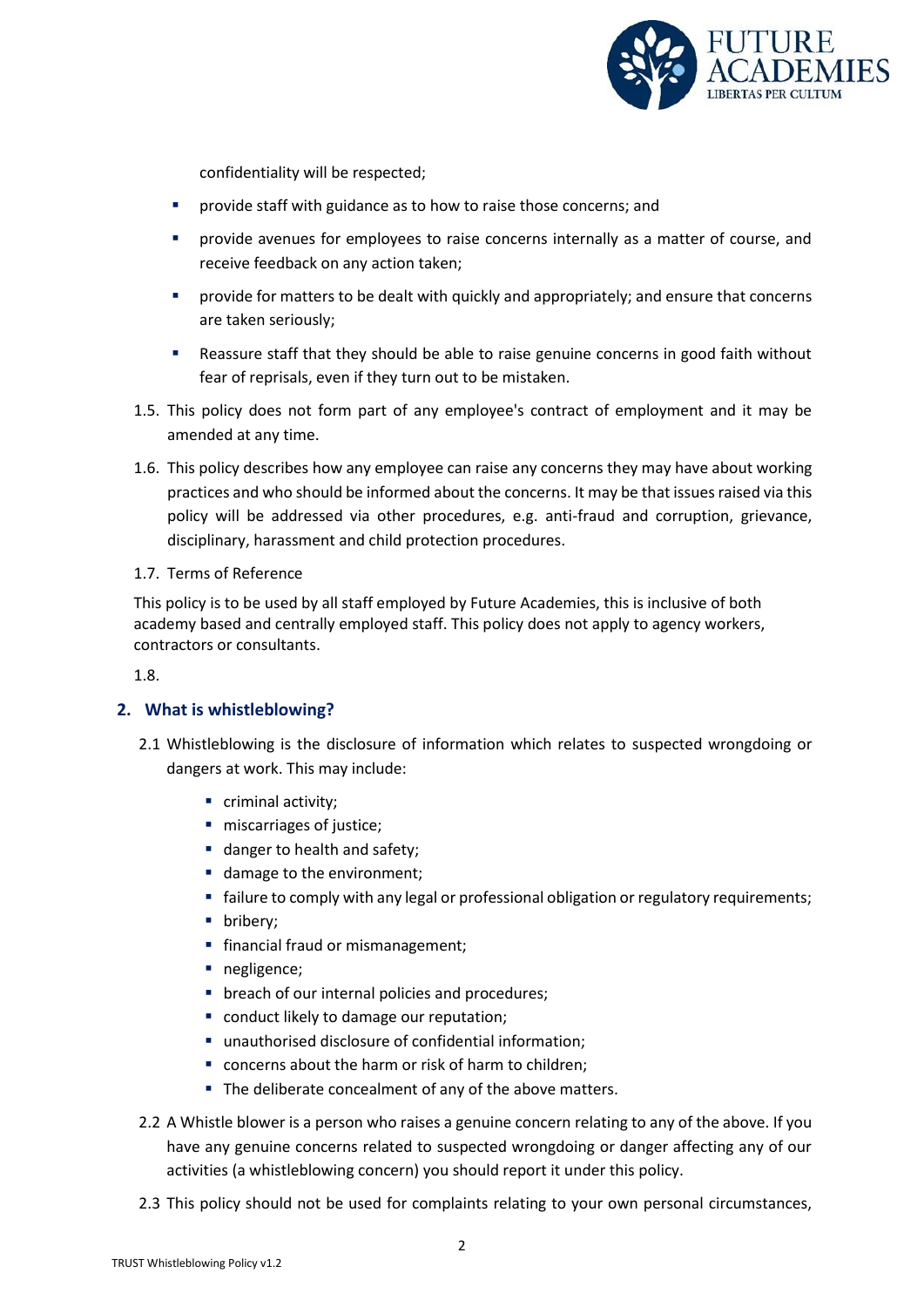

such as the way you have been treated at work. In those cases you should use the **Grievance Procedure**.

# <span id="page-2-0"></span>**3. Before raising a concern**

- 3.1 Before initiating the procedure employees should consider the following:
	- the responsibility for expressing concerns about unacceptable practice or behaviour rests with all employees;
	- employees should use line manager or team meetings and other opportunities to raise questions and seek clarification on issues which are of day-to-day concern;
	- whilst it can be difficult to raise concerns about the practice or behaviour of a colleague, employees must act to prevent an escalation of the problem and to prevent themselves being potentially implicated.

# <span id="page-2-1"></span>**4. Safeguards**

# **4.1 Harassment or victimisation**

- 4.1.1 Future Academies recognises that the decision to report a concern can be a difficult one to make, not least because of the fear of reprisal from those responsible for the malpractice. Future Academies will not tolerate harassment or victimisation and will take action to protect employees when they raise a concern in good faith.
- 4.1.2 This does not mean that if an employee is already the subject of internal procedures such as disciplinary or redundancy, that those procedures will be halted as a result of that employee raising a concern under the Whistleblowing Policy.

# **4.2 Confidentiality**

4.2.1 Future Academies will do its best to protect an employee's identity if confidentiality is requested. However, it must be understood that should the concern raised need to be addressed through another procedure, e.g. disciplinary procedures, the employee may be asked to provide a signed statement as part of the evidence, thus revealing identity. Failure to provide such a statement may mean that further action cannot be taken by the school to address the concern and in some circumstances, the school may have to disclose the identity of the employee without their consent, although this will be discussed with the employee first.

# **4.3 Anonymous allegations**

- 4.3.1 Employees are encouraged to put their name to an allegation. Allegations expressed anonymously are much less powerful and more difficult to address, but they will be considered at the discretion of the school. In exercising the discretion, the factors to be taken into account would include:
	- **the seriousness of the issues raised:**
	- **the credibility of the concern; and**
	- **the likelihood of confirming the allegation from attributable sources.**

# **4.4 Untrue allegations**

4.4.1 If an employee makes an allegation in good faith, but it is not confirmed by the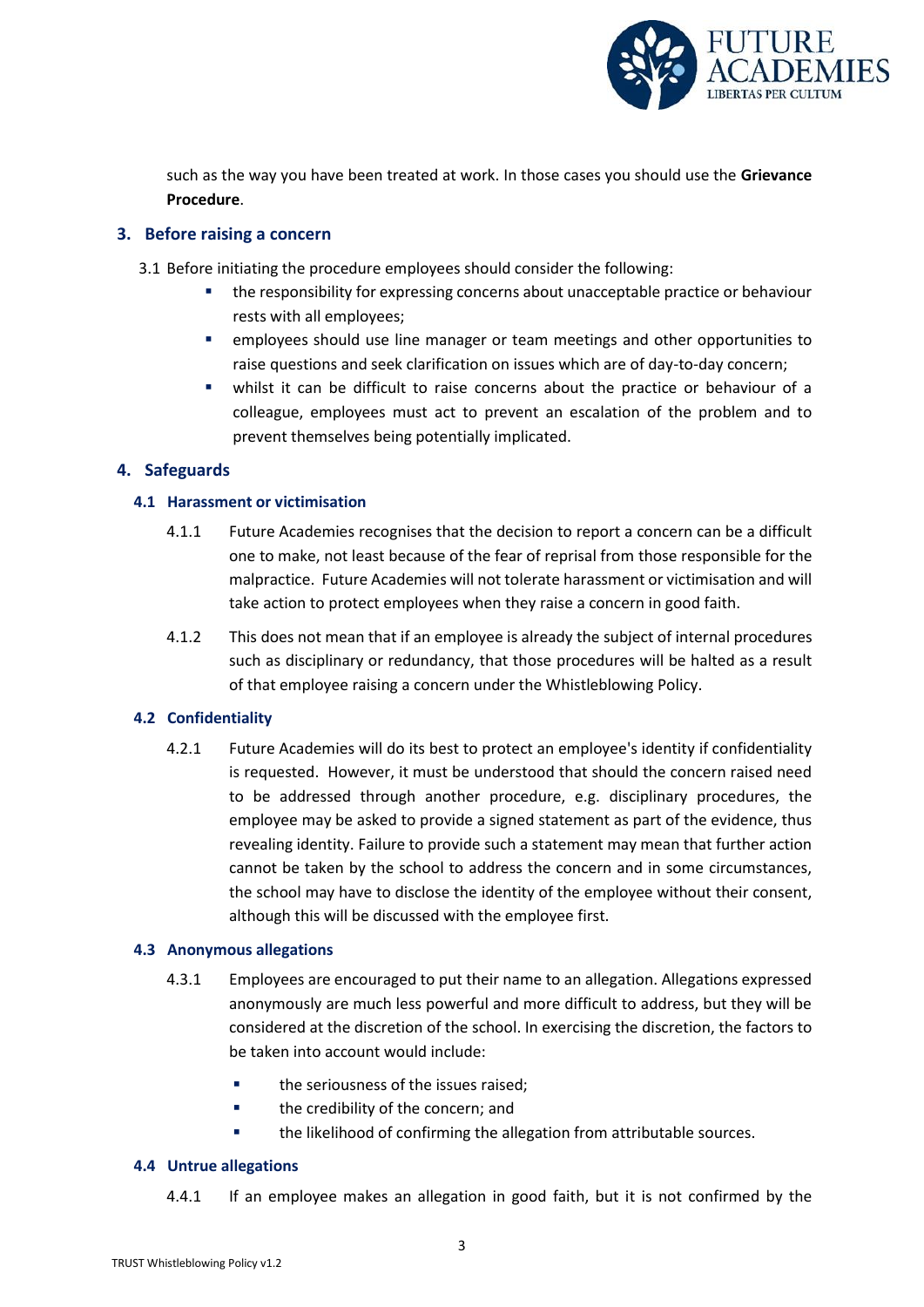

investigation, no action will be taken against that employee. If, however, there is clear evidence that an employee has made malicious or vexatious allegations, disciplinary action may be taken against that employee.

### **4.5 Unfounded allegations**

4.4.1 Following investigation, allegations may be confirmed as unfounded. This outcome will be notified to the employee who raised the concern, who will be informed that the school deems the matter to be concluded and that it should not be raised again unless new evidence becomes available

#### **4.6 Support to Employees**

4.6.1 It is recognised that raising concerns can be difficult and stressful. Advice and support will be made available, as appropriate, to both the employee(s) raising the concerns and any employee(s) subject to investigation.

#### <span id="page-3-0"></span>**5. How to raise a concern**

- 5.1 As a first step, an employee should normally raise concerns with their immediate manager or their manager's superior. Concerns can be put in writing or verbally, there may be an opportunity to agree a way of resolving your concern quickly and effectively.
- 5.2 The earlier an employee expresses the concern, the easier it is to take action.
- 5.3 The appropriate point of contact for raising a concern may vary dependant on the seriousness and sensitivity of the issues and who is involved. For example, if an employee believes that their immediate manager or their manager's superior is involved, they should approach the Headteacher or an appropriate Senior Manager for Centrally employed staff. An employee can by-pass the Academy and contact a Trust Director if they feel the management of the Academy as a whole is engaged in an improper course of action. Where there are concerns at a Trust management level it may be appropriate to escalate these to the Future Academies Board.
- 5.4 Concerns are better raised in writing. The employee should set out the background and history of the concerns, giving names, dates and places where possible, and the reasons why they are particularly concerned about the situation. It is important that the employee makes it clear that they are raising the issue via the whistle-blowing procedure.
- 5.5 Although an employee is not expected to prove the truth of an allegation, they will need to demonstrate to the person contacted that there are sufficient grounds for concern.
- 5.6 In some instances it may be appropriate for an employee to ask the trade union to raise a matter on the employee's behalf.
- 5.7 At each meeting under this policy the employee may bring a trade union representative or colleague.

#### <span id="page-3-1"></span>**5.4 Stage One:**

- 5.4.1 At the initial meeting the senior manager should establish that:
	- there is genuine cause and sufficient grounds for the concern; and
	- the concern has been appropriately raised via the Whistleblowing Policy.
- 5.4.2 The senior manager should ask the employee, to put their concern(s) in writing, if they had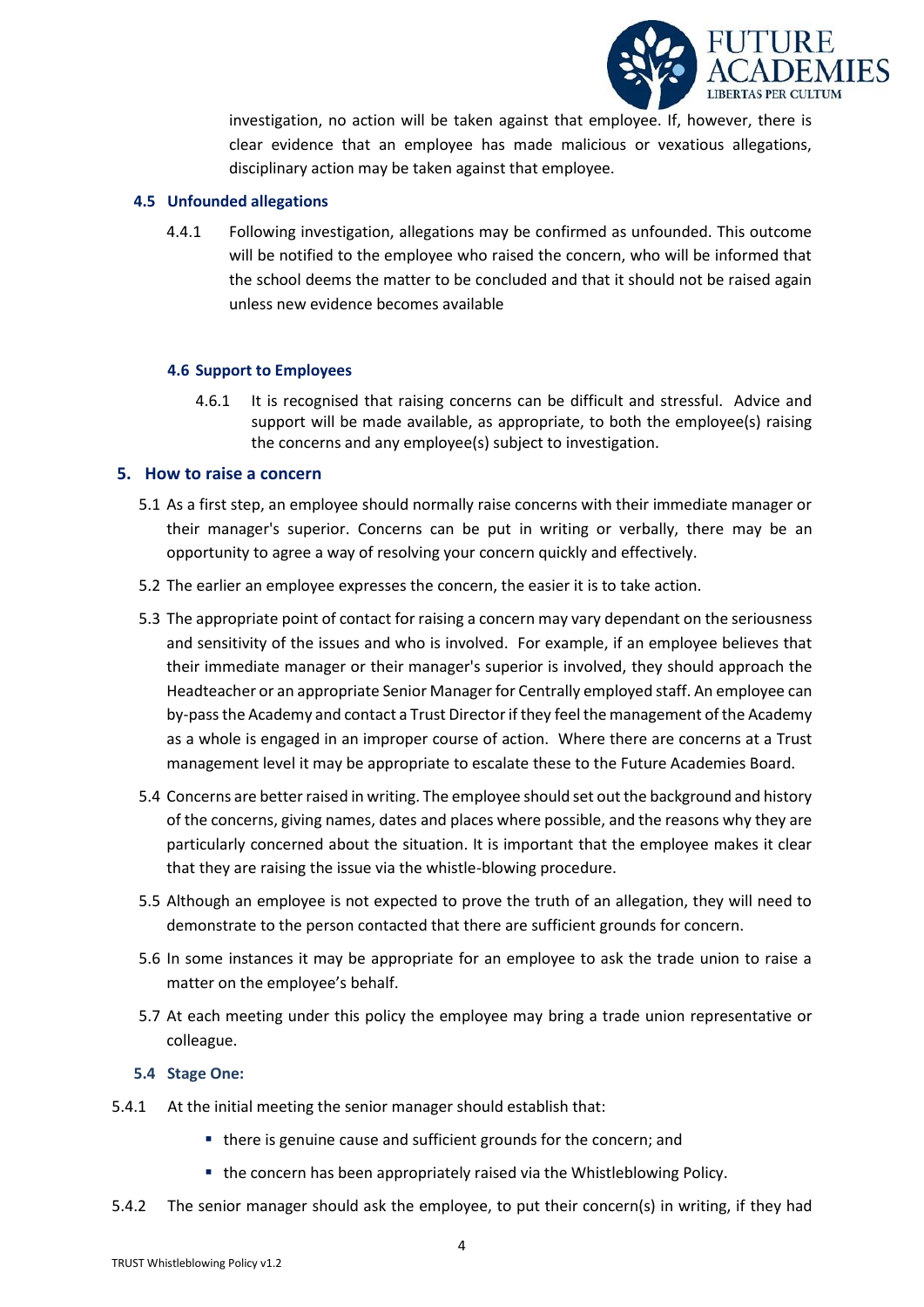

not already done so. The senior manager should make notes of the discussions with the employee. The employee's letter and/or senior manager's notes should make it clear that the employee is raising the issue via the whistleblowing procedure and provide:

- the background and history of the concerns; and
- names, dates and places (where possible); and
- the reasons why the employee is particularly concerned about the situation.
- 5.4.3 The employee should be asked to date and sign their letter and/or the notes of any discussion. The senior manager should positively encourage the employee to do this, as a concern expressed anonymously is much less powerful and much more difficult to address, especially if the letter/notes become evidence in other proceedings, e.g. an internal disciplinary hearing.
- 5.4.4 The senior manager should follow the policy as set out above and in particular explain to the employee:
	- what steps the manager intends to take to address the concern;
	- how they will communicate with the employee during and at the end of the process; and that a written response will be sent out within ten working days;
	- that their identity will be protected as far as possible, but should the investigation into the concern require the employee to be named as the source of the information, that this will be discussed with the employee before their name is disclosed;
	- that Future Academies will do all that it can to protect the employee from discrimination and/or victimisation;
	- **that the matter will be taken seriously and investigated immediately; and**
	- **that if the employee's concern, though raised in good faith, is not confirmed by** the investigation, no punitive action will be taken against them.

# 5.4.5 The senior manager should explain to the employee, as a matter of fact, that:

- **F** if clear evidence is uncovered during the investigation that the employee has made a malicious or vexatious allegation, disciplinary action may be taken against them; and
- the investigation may confirm their allegations to be unfounded in which case the school will deem the matter to be concluded and the employee will not be expected to raise the concern again, unless new evidence becomes available.

# <span id="page-4-0"></span>**5.5 Stage Two:**

- 5.5.1 Following the initial meeting with the employee, the senior manager should consult with the Headteacher for Academy based staff or the appropriate Trust Director for Centrally based staff to determine whether an investigation is appropriate and, if so, what form it should take. A record should be made of the decisions and/or agreed actions.
- 5.5.2 It may be necessary, with anonymous allegations, to consider whether it is possible to take any further action. When making this decision, senior managers should take the following factors into account: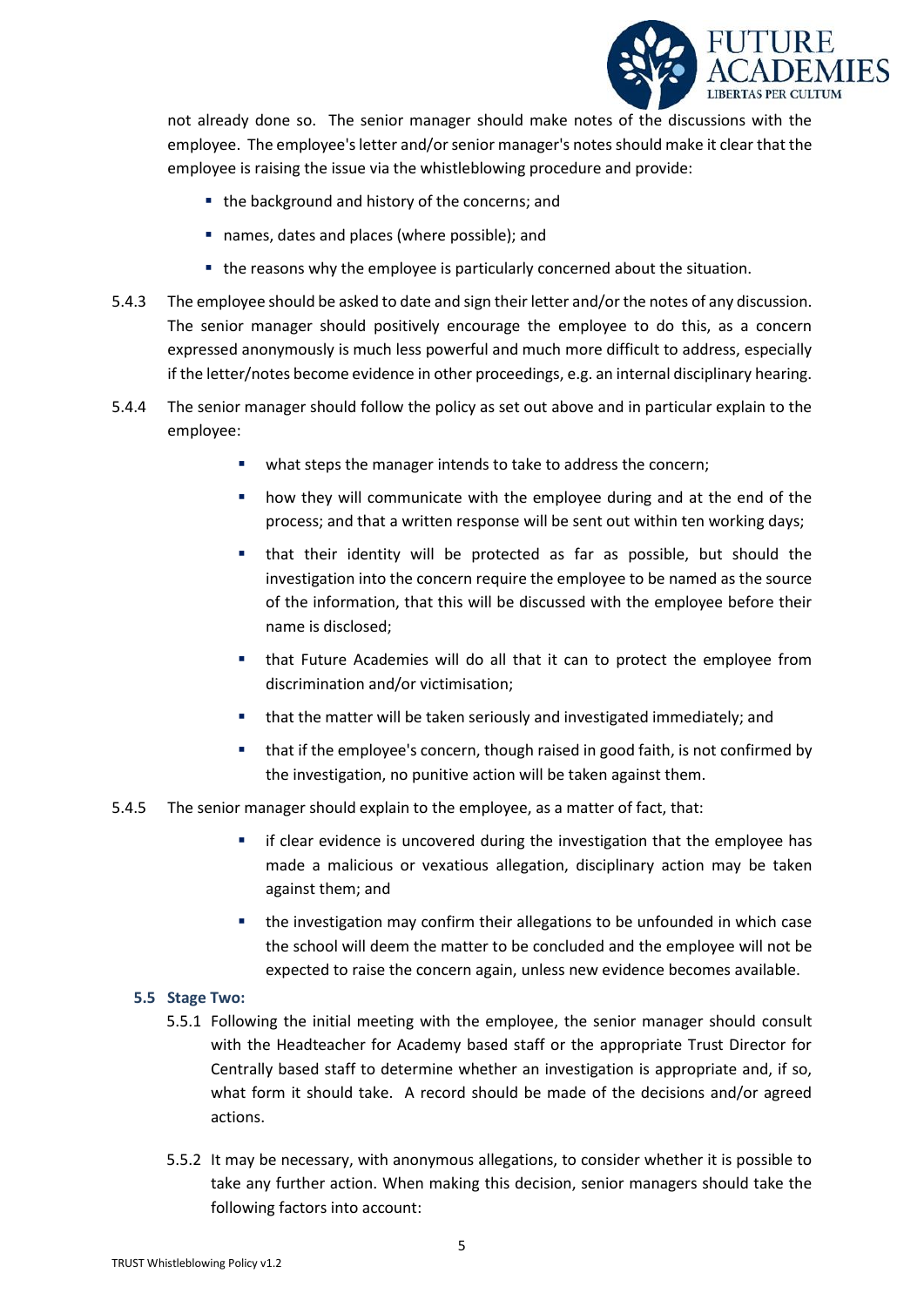

- the seriousness of the issue(s) raised;
- $\blacksquare$  the credibility of the concern(s); and
- **the likelihood of confirming the allegation(s) from attributable sources.**
- 5.5.3 In some cases, it may be possible to resolve the concern(s) simply, by agreed action or an explanation regarding the concern(s), without the need for further investigation. However, depending on the nature of the concern(s) it may be necessary for the concern(s) to:
	- **•** be investigated internally;
	- **be referred to the police;**
	- **•** be referred to the academy's external auditor;
	- **form the subject of an independent enquiry.**
- 5.5.4 Senior Managers should have a working knowledge and understanding of other school policies and procedures, e.g. disciplinary, harassment, child protection procedures, to ensure that concerns raised by employees are addressed via the appropriate procedure/process. Advice is available from the academy's personnel advisers.

#### <span id="page-5-0"></span>**5.6 Stage Three**

Within ten working days of a concern being received, the manager receiving the concern must write to the employee:

- acknowledging that the concern has been received;
- indicating how they propose to deal with the matter;
- giving an estimate of how long it will take to provide a final response; and/or
- telling the employee whether any initial enquiries have been made; and
- telling the employee whether further investigations will take place, and if not why not; and/or
- letting the employee know when they will receive further details if the situation is not yet resolved; and
- providing the employee with details of whom to contact should they be dissatisfied with this response (see Section 6 below).

# <span id="page-5-1"></span>**5 If the Whistle blower is not satisfied**

- 6.1 While we cannot always guarantee the outcome the Whistle blower is seeking, we will try to deal with the concern fairly and in an appropriate way. By using this policy staff can help us to achieve this.
- 6.2 If an employee is not satisfied with Future Academies response, the manager should ensure that s/he is made aware with whom s/he may raise the matter externally:
	- [Protect](https://www.pcaw.org.uk/)
		- Tel no: 020 3117 2520
	- Recognised Trade Union
	- External Auditor
	- Relevant professional bodies or regulatory organisations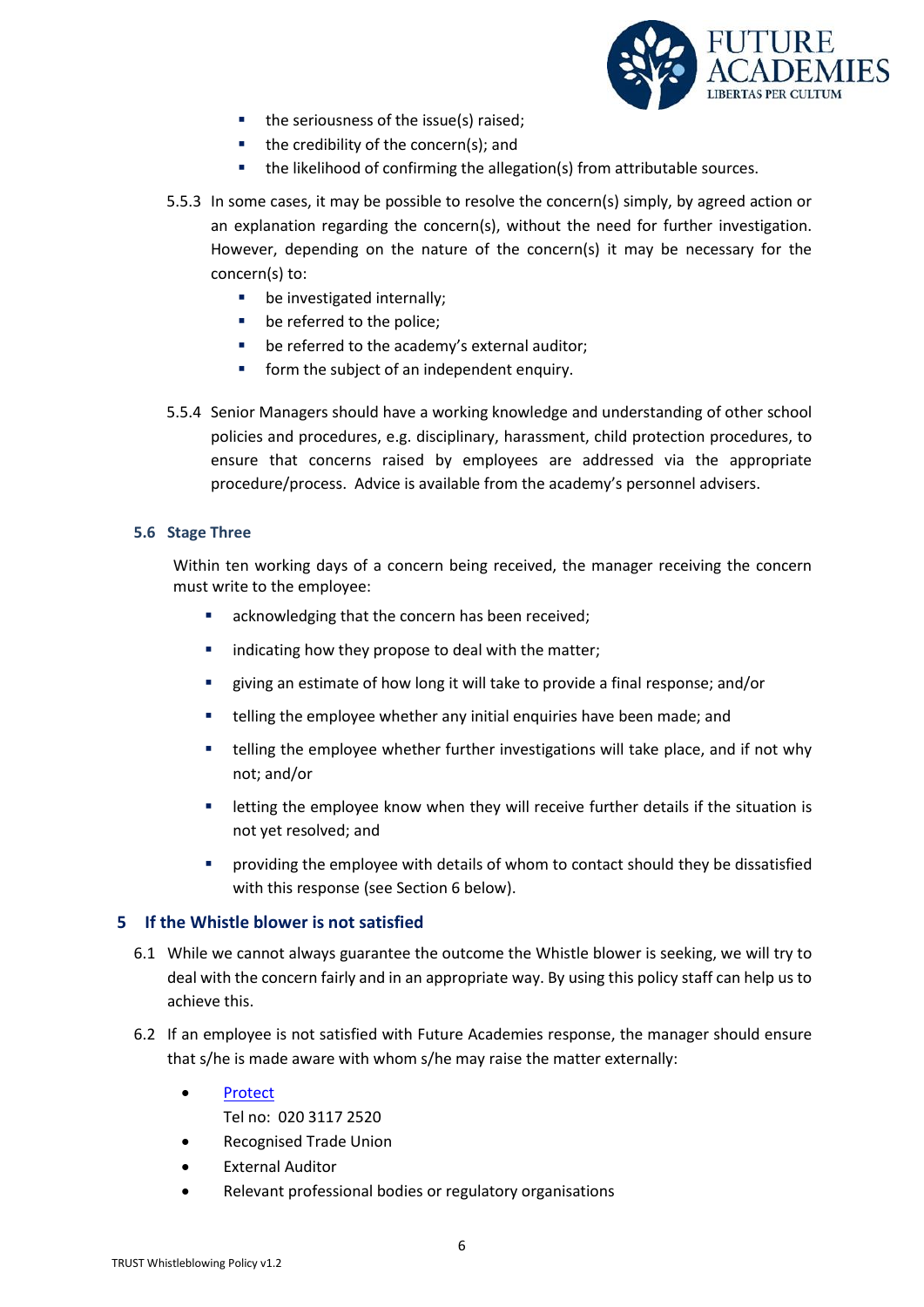

Solicitor

*\*Protect is a registered charity that employees can contact for advice to assist them in raising concerns about poor practice at work. The charity also provides advice to employers as to the possible ways to address these concerns.*

# <span id="page-6-0"></span>**6 Raising concerns outside the Trust**

- 7.1 The Whistleblowing Policy is intended to provide employees with a procedure for raising concerns and resolving these within the Trust.
- 7.2 The law recognises that in some circumstances it may be appropriate for you to report your concerns to an external body such as a regulator. It will very rarely if ever be appropriate to alert the media. We strongly encourage you to seek advice before reporting a concern to anyone external. The independent whistleblowing charity, Protect operates a confidential helpline 020 3117 2520 <https://www.pcaw.org.uk/>.
- 7.3 Whistleblowing concerns usually relate to the conduct of our staff, but they may sometimes relate to the actions of a third party, such as a supplier or service provider. In some circumstances the law will protect you if you raise the matter with the third party directly. However, we encourage you to report such concerns internally first. You should contact your line manager or one of the other individuals set out in paragraph 5 for guidance.
- 7.4 The manager should stress to the employee that if they choose to take a concern outside the Trust, it is the employee's responsibility to ensure that confidential information is not disclosed, i.e. confidential information, in whatever format, is not handed over to a third party.
- 7.5 Concerns about safeguarding practices can be raised externally using the NSPCC whistleblowing helpline. Employees can call 0800 028 0285 or emai[l help@nspcc.org.uk](mailto:help@nspcc.org.uk)

# <span id="page-6-1"></span>**8. Monitoring and Review**

8.1. The Future Academies CEO will hold overall responsibility for monitoring the implementation and effectiveness of this document. The policy/procedure will be reviewed by the CEO on an annual basis.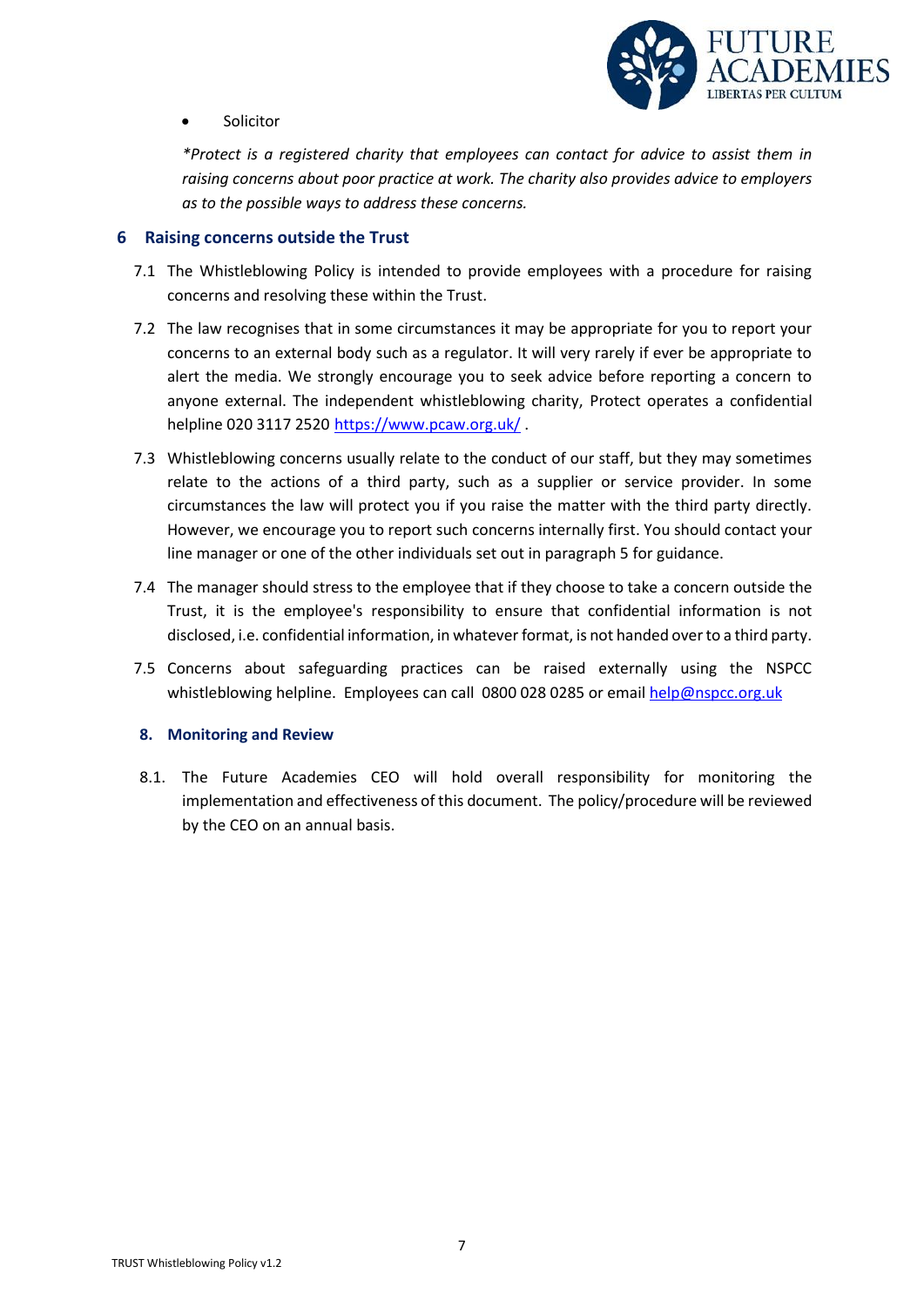

# <span id="page-7-0"></span>**Appendix A Roles & Responsibilities**

| Employee/group<br>whistleblowing         | <b>Responsibility to manage contact with Whistle Blower</b> |  |  |  |
|------------------------------------------|-------------------------------------------------------------|--|--|--|
| relates to                               |                                                             |  |  |  |
| Academy/School<br>Colleagues<br>(not     | Line Manager                                                |  |  |  |
| including the Headteacher)               |                                                             |  |  |  |
| Headteacher                              | <b>Future Academies Director</b>                            |  |  |  |
| (excluding<br>Central<br>support<br>team | Line Manager                                                |  |  |  |
| Director/s & CEO)                        |                                                             |  |  |  |
| <b>Central Director</b>                  | Line Manager/CEO                                            |  |  |  |
| <b>CEO</b>                               | <b>Board Member</b>                                         |  |  |  |
| <b>Future Academies</b>                  | Appropriate external body                                   |  |  |  |

# <span id="page-7-1"></span>**Appendix B Whistle blowing guidance information**

<span id="page-7-2"></span>

| Staff have a responsibility to:<br>Report/raise a serious<br>$\bullet$<br>concern at the<br>earliest opportunity<br>Follow the set out<br>$\bullet$<br>procedure<br><b>Ensure confidentiality</b><br>$\bullet$<br>Raise concerns in<br>$\bullet$<br>good faith                                                                                                                                             | <b>Future Academies have a</b><br>responsibility to:<br>Ensure staff are aware and<br>$\bullet$<br>trained in the process<br>Listen to & investigate<br>$\bullet$<br>concerns<br>Ensure that concerns are<br>$\bullet$<br>responded to<br>Protect individuals from<br>$\bullet$<br>possible reprisal or<br>victimisation<br><b>Ensure confidentiality</b><br>$\bullet$ | Examples of what should not be<br>reported under the Whistle<br><b>Blowing Policy &amp; Procedure</b><br>The outcome of<br>$\bullet$<br>a management<br>process you<br>have been<br>subject to-<br>disciplinary/grie<br>vance etc. |  |  |  |  |  |
|------------------------------------------------------------------------------------------------------------------------------------------------------------------------------------------------------------------------------------------------------------------------------------------------------------------------------------------------------------------------------------------------------------|------------------------------------------------------------------------------------------------------------------------------------------------------------------------------------------------------------------------------------------------------------------------------------------------------------------------------------------------------------------------|------------------------------------------------------------------------------------------------------------------------------------------------------------------------------------------------------------------------------------|--|--|--|--|--|
| Examples of Whistle Blowing issues:<br>• criminal activity<br>· miscarriages of justice<br>• danger to health and safety<br>• damage to the environment<br>• failure to comply with any legal or professional obligation or regulatory requirements<br>• bribery<br>• financial fraud or mismanagement<br>• negligence<br>• breach of policies and procedures<br>• conduct likely to damage our reputation |                                                                                                                                                                                                                                                                                                                                                                        |                                                                                                                                                                                                                                    |  |  |  |  |  |

- unauthorised disclosure of confidential information
- concerns about the harm or risk of harm to children
- the deliberate concealment of any of the above matters.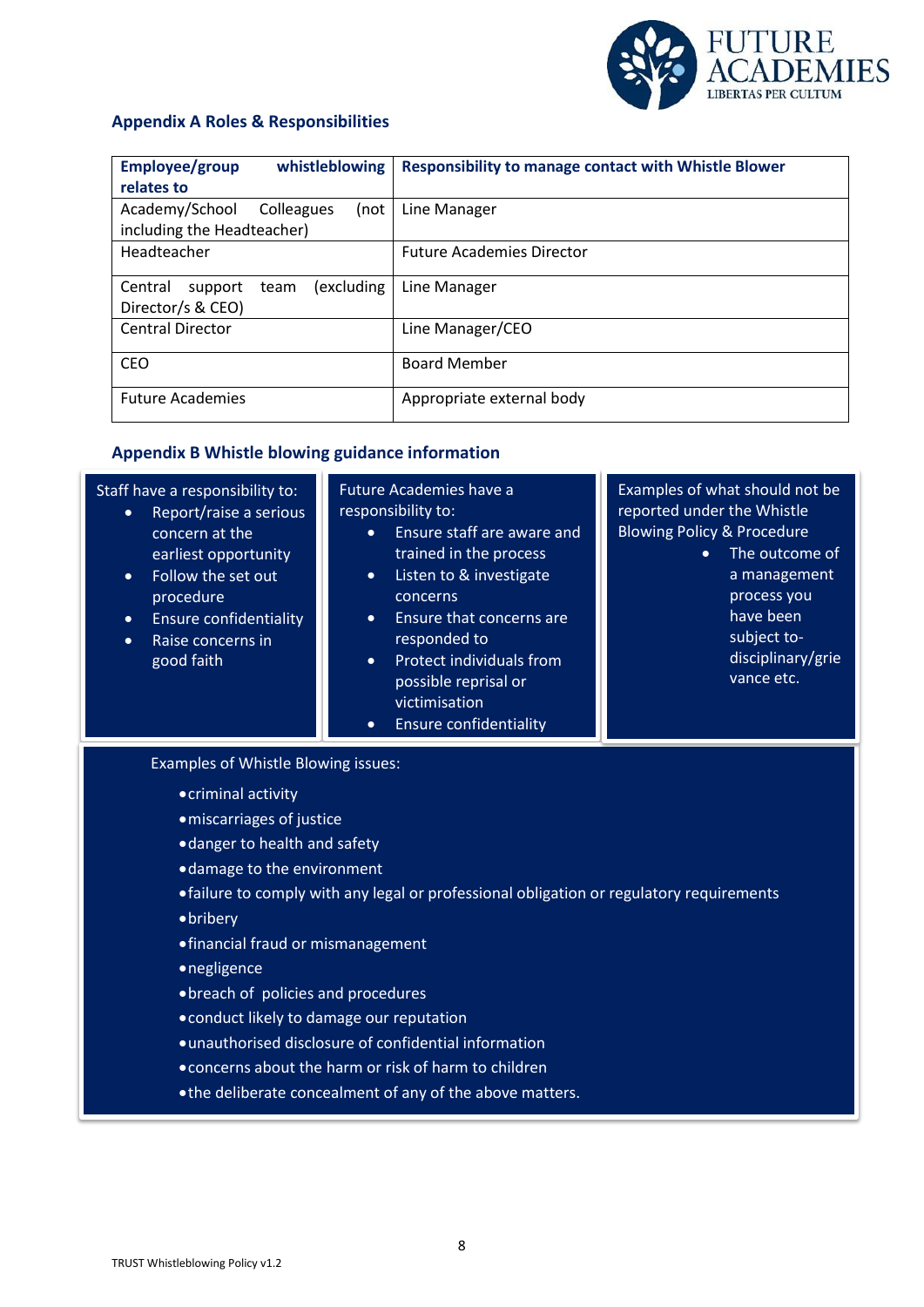# **Appendix C Whistleblowing process flow**